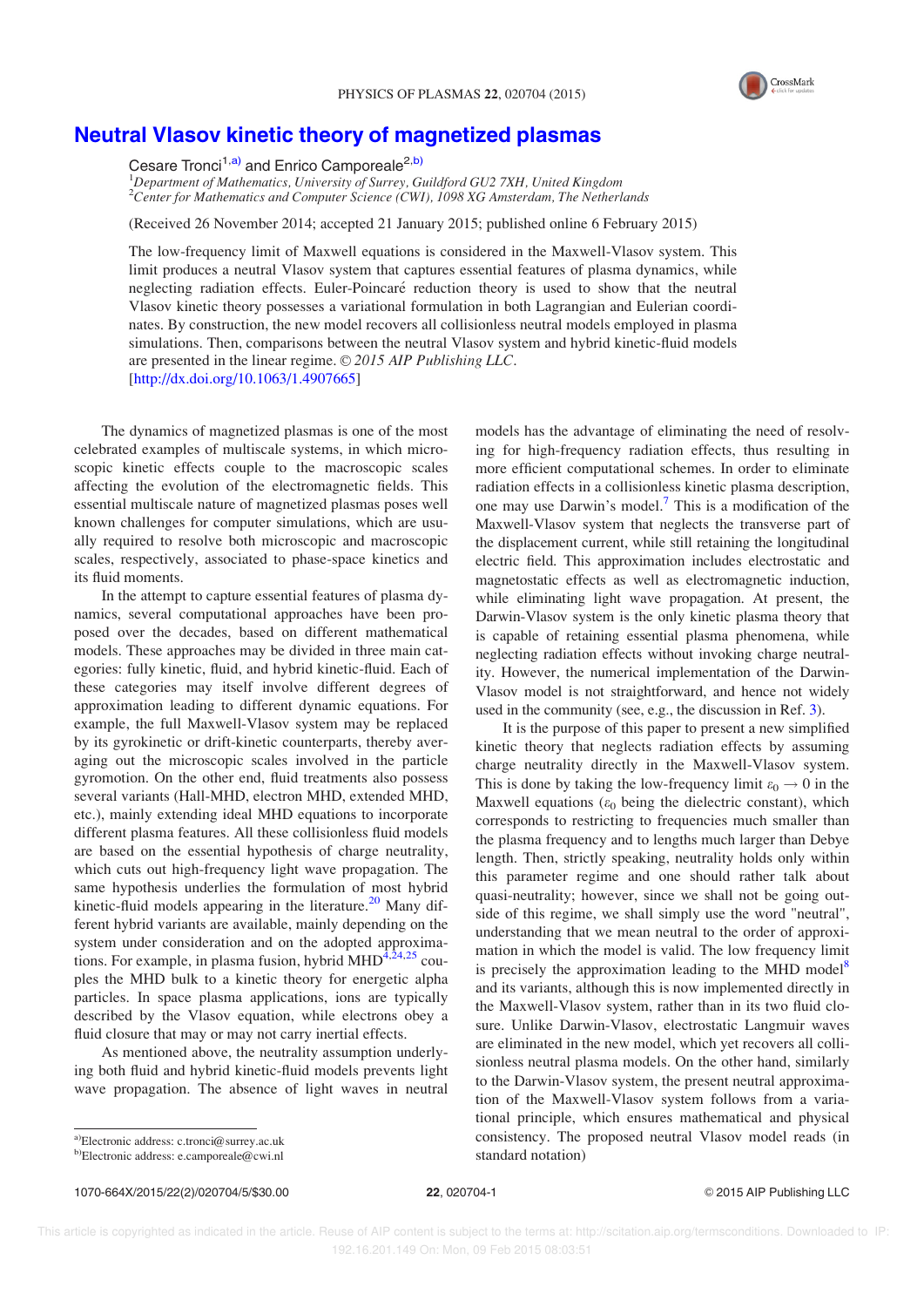020704-2 C. Tronci and E. Camporeale **Phys. Plasmas 22, 020704 (2015)** Phys. Plasmas 22, 020704 (2015)

$$
\frac{\partial f_s}{\partial t} + \mathbf{v} \cdot \frac{\partial f_s}{\partial \mathbf{x}} + \frac{q_s}{m_s} (\mathbf{E} + \mathbf{v} \times \mathbf{B}) \cdot \frac{\partial f_s}{\partial \mathbf{v}} = 0, \quad (1)
$$

$$
\frac{\partial \mathbf{B}}{\partial t} = -\nabla \times \mathbf{E},\tag{2}
$$

$$
\mu_0^{-1} \nabla \times \mathbf{B} = \sum_s q_s n_s \mathbf{V}_s, \quad \sum_s q_s n_s = 0, \quad (3)
$$

where the label s denotes the particle species (typically,  $s = i$ and  $s = e$  for ions and electrons, respectively) and where we have introduced the moment notation  $n_s = \int f_s d^3 \mathbf{v}$  and  $V_s = n_s^{-1} \int v f_s d^3 v$ . The above set of equations is a closed system. This is easily shown by writing Ohm's law, as it arises from the first order moment of the sth kinetic equation. Notice that Ohm's law can be obtained by the momentum (i.e., first order moment) equation of any species s and the particular choice of species is irrelevant for the consistency of the model and is only a matter of convenience. For example, one can take the first order moment of the electron kinetic equation ( $s = e$ ) to obtain Ohm's law in the form

$$
\mathbf{E} = -\mathbf{V}_e \times \mathbf{B} + \frac{1}{q_e n_e} \nabla \cdot \mathbb{P}_e + \frac{m_e}{q_e} \left( \frac{\partial \mathbf{V}_e}{\partial t} + \mathbf{V}_e \cdot \nabla \mathbf{V}_e \right), \tag{4}
$$

where we have introduced the pressure tensor notation  $\mathbb{P}_s$  $= m_s \int (v - V_s)(v - V_s) f_s d^3v$  and  $V_e$  is expressed in terms of the total current  $\mathbf{J} = \mu_0^{-1} \nabla \times \mathbf{B}$  by making use of Ampére's current balance in Eq. (3). Equivalently, one can take the first order moment of all kinetic equations and sum over the species.

The variational formulation of the neutral Vlasov model is now presented in two stages. First, one considers Lagrangian trajectories on phase space. Second, one applies Euler-Poincaré reduction theory<sup>10,11</sup> to find the corresponding Eulerian formulation. This first part is done upon considering the Maxwell-Vlasov Lagrangian<sup>1,2,15,16,19,21</sup> in the neutral limit  $\varepsilon_0 \rightarrow 0$ , that is

$$
L_{f_{0s}}(z_{s}, \dot{z}_{s}, \varphi, \dot{\varphi}, \mathbf{A}, \dot{\mathbf{A}})
$$
\n
$$
= \sum_{s} \int f_{0s}(\mathbf{z}_{0s}) (m_{s} \mathbf{v}_{s}(\mathbf{z}_{0s}) \cdot \dot{\mathbf{x}}_{s}(\mathbf{z}_{0s}) + q_{s} \mathbf{A}(\mathbf{x}_{s}(\mathbf{z}_{0s})) \cdot \dot{\mathbf{x}}_{s}(\mathbf{z}_{0s}) - \frac{m_{s}}{2} |\mathbf{v}_{s}(\mathbf{z}_{0s})|^{2} - q_{s} \varphi(\mathbf{x}_{s}(\mathbf{z}_{0s}))) \, d^{6} \mathbf{z}_{0s} - \frac{1}{2\mu_{0}} \int |\nabla \times \mathbf{A}|^{2} \, d^{3} \mathbf{x}.
$$
\n(5)

Here, the density  $f_{0s}(\mathbf{z}_{0s})$  is the reference (time-independent) phase space density. We have denoted the phase space labels by  $z_{0s} = (x_{0s}, v_{0s})$ , while

$$
z_s(\mathbf{z}_{0s},t)=(\mathbf{x}_s(\mathbf{z}_{0s},t),\,\mathbf{v}_s(\mathbf{z}_{0s},t))
$$
 (6)

is the Lagrangian trajectory on phase space and the index s keeps track of the particle species. Also, the time dependence was not made explicit in the Lagrangian functional for compactness of notation. The last integral is the magnetic field energy and involves ordinary Eulerian spatial coordinates (denoted by x). This expression of the Lagrangian comes

from the general form of the phase-space Lagrangian<sup>15,21</sup> for the Maxwell-Vlasov system, as it is expressed in Lagrangian coordinates. The difference between the above Lagrangian and the standard phase-space Lagrangian for Maxwell-Vlasov lies in that the above expression does not carry the electric field energy term

$$
\frac{\varepsilon_0}{2}\int \left|\frac{\partial \mathbf{A}}{\partial t} + \nabla \varphi\right|^2 d^3\mathbf{x},
$$

which is neglected in the neutral limit  $\varepsilon_0 \rightarrow 0$ . The same approach has been followed in Ref. 12 for the two fluid model.

The equations of motion for the Lagrangian trajectories follow from the Euler-Lagrange equations

$$
\frac{\partial}{\partial t} \frac{\partial L}{\partial \dot{z}_s} = \frac{\partial L}{\partial z_s} , \quad \frac{\partial L}{\partial \varphi} = 0 , \quad \frac{\partial L}{\partial \mathbf{A}} = 0 , \tag{7}
$$

where we have used the standard notation for functional derivatives. Upon making use of delta functions, the last two equations give the Lagrangian form of the neutrality relation and Ampère's current balance in Eq.  $(3)$ 

$$
\sum_{s} q_s \int f_{0s}(\mathbf{z}_{0s}) \, \delta(\mathbf{x} - \mathbf{x}_s(\mathbf{z}_{0s}, t)) \, d^6 \mathbf{z}_{0s} = 0
$$
\n
$$
\mu_0^{-1} \nabla \times \nabla \times \mathbf{A}(\mathbf{x}, t)
$$
\n
$$
= \sum_{s} q_s \int \dot{\mathbf{x}}_s(\mathbf{z}_{0s}, t) f_{0s}(\mathbf{z}_{0s}) \, \delta(\mathbf{x} - \mathbf{x}_s(\mathbf{z}_{0s}, t)) \, d^6 \mathbf{z}_{0s} \, ,
$$

while the first Euler-Lagrange equation gives

$$
\dot{\mathbf{x}}_s = \mathbf{v}_s
$$
\n
$$
\dot{\mathbf{v}}_s = -\frac{q_s}{m_s} \left( \nabla_{\mathbf{x}_s} \varphi(\mathbf{x}_s, t) + \partial_t \mathbf{A}(\mathbf{x}_s, t) \right)
$$
\n
$$
+ \frac{q_s}{m_s} \mathbf{v}_s \times \nabla_{\mathbf{x}_s} \times \mathbf{A}(\mathbf{x}_s, t),
$$

where we recall the notation (6) for Lagrangian trajectories.

In order to obtain the formulation in terms of Eulerian variables, we define the Lagrange-to-Euler map for the sth species

$$
f_s(\mathbf{z},t) = \int f_{0s}(\mathbf{z}_{0s}) \, \delta(\mathbf{z} - z_s(\mathbf{z}_{0s},t)) \, \mathrm{d}^6 \mathbf{z}_{0s},
$$

where we have denoted the Eulerian phase space coordinates by  $z = (x, v)$ . The Lagrange-to-Euler map has the fundamental role of expressing the Eulerian Vlasov density  $f_s(z, t)$  in terms of its (fixed) Lagrangian correspondent  $f_{0s}(\mathbf{z}_{0s})$ . This map is used as follows to express the invariance property of the Lagrangian

$$
L_{f_{0s}}(\zeta_s,\dot{z}_s,\phi,\dot{\phi},\mathbf{A},\dot{\mathbf{A}})=L_{f_s}(\dot{z}_s\circ z_s^{-1},\phi,\dot{\phi},\mathbf{A},\dot{\mathbf{A}}),
$$

where

$$
(\dot{\mathbf{z}}_s \circ \mathbf{z}_s^{-1})(\mathbf{z}) = (\dot{\mathbf{x}}_s(\mathbf{z}_s^{-1}(\mathbf{z},t),t), \dot{\mathbf{v}}_s(\mathbf{z}_s^{-1}(\mathbf{z},t),t)) = (\mathbf{u}_s(\mathbf{z},t), \mathbf{a}_s(\mathbf{z},t)) = \mathbf{X}_s(\mathbf{z},t)
$$
(8)

 This article is copyrighted as indicated in the article. Reuse of AIP content is subject to the terms at: http://scitation.aip.org/termsconditions. Downloaded to IP: 192.16.201.149 On: Mon, 09 Feb 2015 08:03:51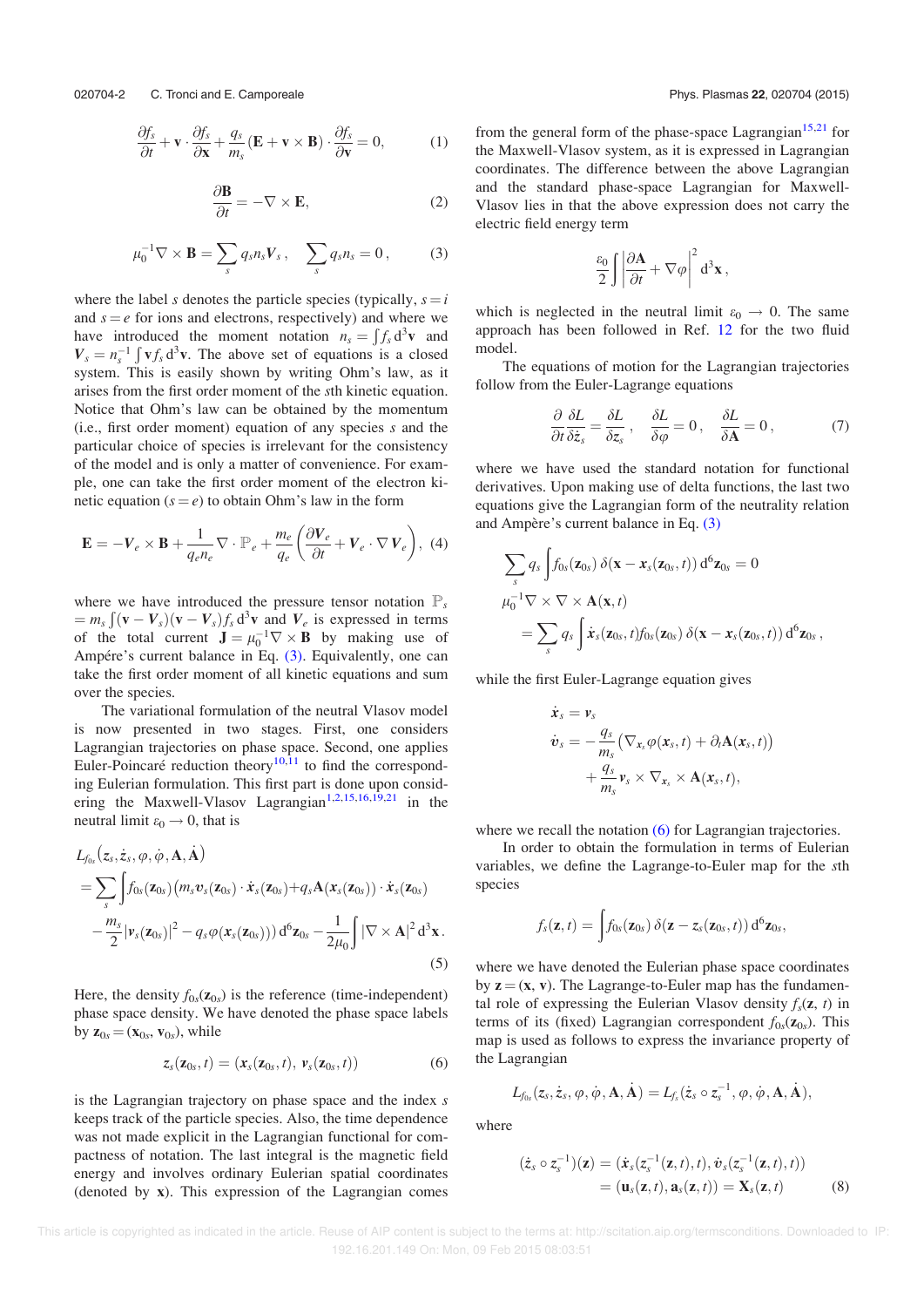is the phase space vector field generating particle trajectories. Then, the reduction from Lagrangian to Eulerian variables leads to the reduced Lagrangian

$$
\ell(\mathbf{X}_s, f, \varphi, \dot{\varphi}, \mathbf{A}, \dot{\mathbf{A}})
$$
\n
$$
= \sum_{s} \int f_s(\mathbf{z}, t) \left( (m_s \mathbf{v} + q_s \mathbf{A}(\mathbf{x}, t)) \cdot \mathbf{u}_s(\mathbf{z}, t) - \frac{m_s}{2} |\mathbf{v}|^2 - q_s \varphi(\mathbf{x}, t) \right) d^3 \mathbf{x} d^3 \mathbf{v} - \frac{1}{2\mu_0} \int |\nabla \times \mathbf{A}(\mathbf{x}, t)|^2 d^3 \mathbf{x}.
$$
\n(9)

At this point, one considers the reduced Hamilton's principle  $\delta \int_{t_1}^{t_2} \ell \, dt = 0$ , by using the Euler-Poincaré variations  $\frac{10,11}{t_1}$ 

$$
\delta \mathbf{X}_k = \partial_t \mathbf{Y}_s + (\mathbf{X}_s \cdot \nabla_{\mathbf{z}}) \mathbf{Y}_s - (\mathbf{Y}_s \cdot \nabla_{\mathbf{z}}) \mathbf{X}_s, \qquad (10)
$$

$$
\delta f_s = -\nabla \cdot (f_s \mathbf{Y}_s) \,, \tag{11}
$$

with  $Y_s$  arbitrary and vanishing at the endpoints  $t_1$  and  $t_2$ . These variations are obtained from the definition  $X_s$  $= \dot{z}_s \circ z_s^{-1}$  and the Lagrange-to-Euler map for the particle density  $f_s$ ; one shows that  $\mathbf{Y}_s = (\delta z_s) \circ z_s^{-1}$  (see Refs. 2, 10, 11, and 21). Upon using Eqs.  $(10)$  and  $(11)$  in the reduced Hamilton's principle, one finds

$$
\mathbf{X}_{k}(\mathbf{x}, \mathbf{v}, t) = \left(\mathbf{v}, \frac{q_{s}}{m_{s}} (\mathbf{E} + \mathbf{v} \times \mathbf{B})\right)
$$
(12)

with  $\mathbf{E} = -\partial_t \mathbf{A} - \nabla \varphi$  and  $\mathbf{B} = \nabla \times \mathbf{A}$ , while taking the time derivative of the Lagrange-to-Euler map yields  $\partial_t f$  $+\nabla_z \cdot (f\mathbf{X}) = 0$ . Eventually, one is left with the Vlasov equations (1), which are accompanied by the last two Euler-Lagrange equations in Eq.  $(7)$ , thereby returning Eq.  $(3)$ . The dynamics of the vector potential A can be recovered by finding Ohm's law, for example, as in Eq. (4). Then, taking the curl of the latter returns Faraday's law.

As pointed out in the Introduction, the neutral Vlasov model recovers all collisionless neutral plasma models appearing in the literature over the decades. Few examples are listed below.

- (1) Neglecting electron (mean flow) inertial effects (i.e., letting  $m_e/m_i \rightarrow 0$  in Ohm's Law (4)), yields a model that is equivalent to the kinetic-multifluid model introduced by Cheng and Johnson.<sup>5</sup> In this model, Ohm's law  $(4)$  is written in terms of the total current **J** by ignoring terms of the order  $\mathcal{O}(m_e/m_i)$  (see Eq. (8) in Ref. 5). We remark that neglecting these terms in Ohm's law destroys the variational structure, which was recently recovered<sup>23</sup> by neglecting the electron mean flow inertia in the Lagrangian Eq. (9). This procedure leads to inertial Coriolis forces that cannot be captured by other standard methods.
- (2) Consider the case with two species, i.e.,  $s = i$ , e. If the ion kinetic equation in Eq. (1) (with  $s = i$ ) is replaced by its fluid closure, the neutral Vlasov system returns a hybrid reconnection model proposed by Hesse and Winske<sup>9</sup> to capture electron pressure anisotropies. These models are obtained by a second order moment truncation of the electron kinetic equation and have been

presented over the years<sup>29</sup> in two different variants, depending on whether the electron mean flow inertia is retained or not. When these terms are neglected in Ohm's law (4), then the variational structure is lost and the model can be derived by truncating the electron moment hierarchy in the kinetic-multifluid model by Cheng and Johnson.<sup>5</sup>

- (3) If the ion kinetic features are retained and the electron kinetics in Eq. (1) (with  $s = e$ ) is replaced by its fluid closure, the neutral Vlasov model returns a hybrid model proposed by Valentini et al.<sup>26</sup> (see Eqs. (1)–(3) and (14) therein). It can be shown that this model also possesses a variational structure. Notice, in the computational implementation, the mass ratio value  $m_e/m_i$  is usually nonphysical, for numerical convenience.<sup>26</sup>
- (4) When the electron inertia is neglected in the previous case, one obtains a class of widely studied hybrid models for a massless electron fluid coupled to collisionless ion kinetics.<sup>14,18,28</sup> These models have been shown to have a Hamiltonian structure in Ref. 24, while the corresponding variational structure can be derived by neglecting terms  $\sim \mathcal{O}(m_e/m_i)$  in the Lagrangian for the hybrid model in Ref. 26, mentioned in the previous point.
- (5) When both ion and electron kinetics are replaced by their corresponding fluid closure, one obtains the neutral limit of the two fluid plasma model (see, e.g., Ref. 20). In the incompressible limit, the corresponding fluid system has been studied in Ref. 6.
- (6) In the previous case, neglecting electron inertia yields the celebrated Hall-MHD equations. Eventually, neglecting the Hall term leads to ideal MHD, whose hybrid versions<sup>4,24,25</sup> are also recovered from neutral Vlasov by considering an extra species of hot particles.

We recall that the standard treatment of linear plasma waves in a homogeneous magnetized plasma described by the Vlasov-Maxwell system is cast in the form  $\mathbf{n} \times \mathbf{n} \times \mathbf{E} + \mathcal{D}\mathbf{E} = 0$ , where the dielectric tensor  $\mathcal{D}$  is defined as  $\mathcal{D} = I + \sum_{s} \chi_s$ ,  $\chi_s$  represents the susceptibility of the species s, and  $\overline{n}$  is the index of refraction vector.<sup>22</sup> By taking the neutral limit  $\varepsilon_0 \rightarrow 0$ , one can notice that the dielectric tensor reduces to  $\mathcal{D} = \sum_{s} \chi_s$ . The form of the susceptibilities depends on the particular model one employs for each individual species. In this section, we show the dispersion relations for Alfven and whistler waves, at parallel and oblique propagation, by comparing the standard Vlasov-Maxwell results with the results obtained with the neutral Vlasov models  $(1)$ – $(3)$  and with a hybrid model. As customary, we consider the background magnetic field aligned to the z direction, and the wavevector  $k$  lying in the  $(x, z)$  plane. We denote by  $\theta$  the angle between the wavevector and the magnetic field, by  $\omega$  the wave real frequency, and by  $\gamma$  the damping rate. For simplicity, we treat an ion-electron plasma with equal electron and ion temperatures. The plasma beta (the ratio between thermal and magnetic energy) is equal to 0.5, and the ratio between ion plasma and cyclotron frequency is of the order of  $7 \times 10^3$ , which are typical values for, e.g., the solar wind. In Figure 1, we show the real frequency (top panels) and the damping rate (bottom panels) as a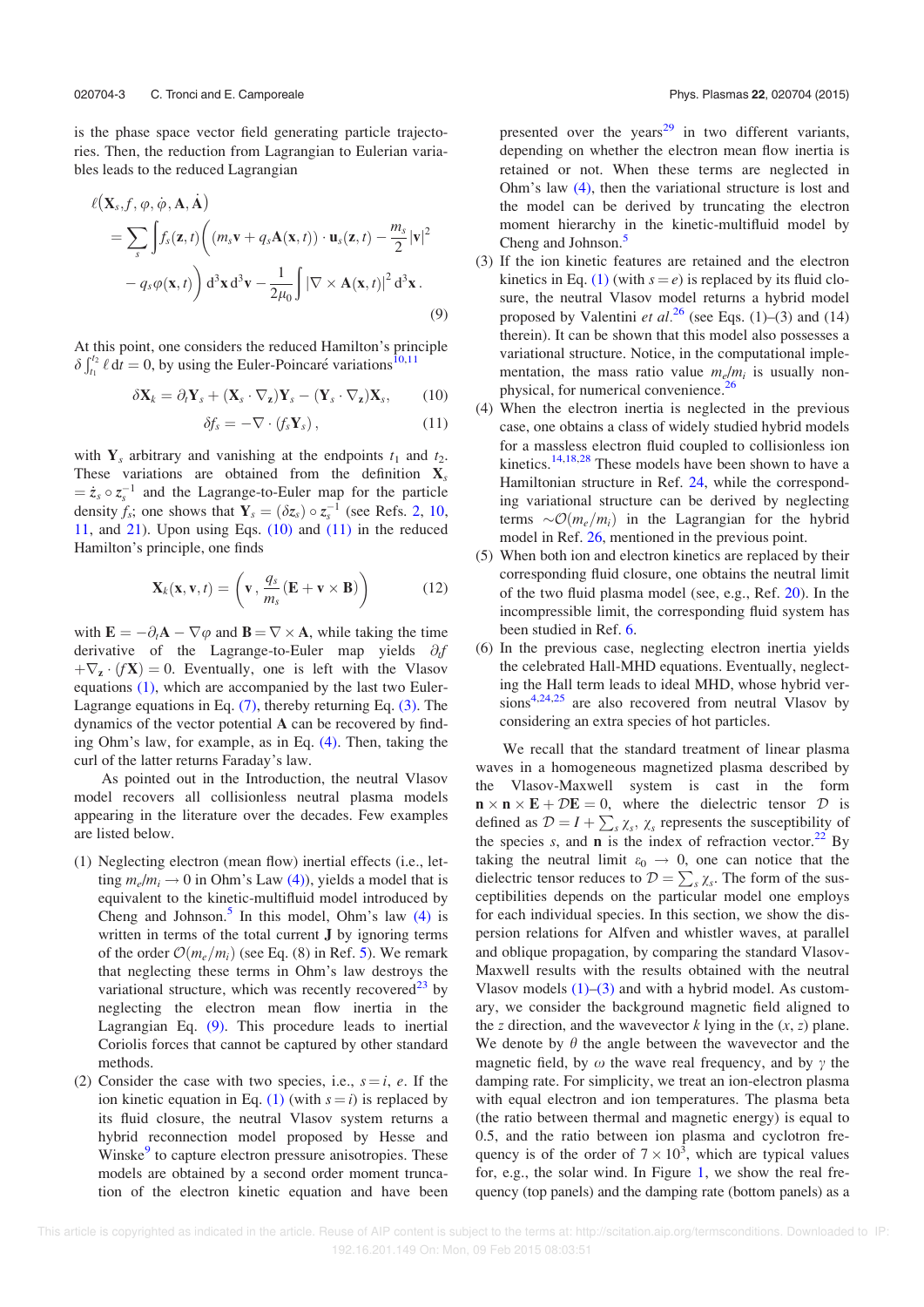function of the parallel wavevector  $k_{\parallel}$  (normalized to the ion Larmor radius  $\rho_i$ ), for a whistler wave. Frequencies are normalized to the ion cyclotron frequency  $\Omega_i$ . We have chosen an hybrid model equivalent to the one presented in Valentini et  $al$ ,<sup>26</sup> with fluid isothermal electrons and kinetic ions. The range of wavevectors shown emphasizes the limit of validity of hybrid models. Indeed, as expected, the damping due to electron kinetic is not captured in hybrid models, and already for  $k_{\parallel} \rho_i = 4$  at oblique propagation there is a non-negligible mismatch with the correct Vlasov-Maxwell solution. On the other hand, neutral Vlasov model captures the whistler dispersion relation exactly. Figure 2 shows, in the same format as for Figure 1, the dispersion relation for Alfven waves. Once again, the neutral Vlasov recovers exactly the full Vlasov-Maxwell solution, both for parallel and oblique propagation. Although now the ion damping mechanisms are present in the hybrid model solution (dashed lines), one can still notice a certain mismatch. Also, an interesting feature of branch crossing is apparent for oblique propagation (approximately at  $k_{\parallel}$  $\rho_i$  = 7), which is consistent with the simulations presented in Ref. 27. It is important to emphasize that although the neutral Vlasov model is computationally more expensive than the hybrid model (because both species are treated kinetically), the mismatch in the damping rates presented in Figures 1 and 2, even at moderate  $k_{\parallel} \rho_i$  for oblique propagation, for the hybrid model, can result in an excess of energy at small scales, which usually need to be artificially damped, for instance by using numerical filters.

At this point, the neutral radiationless limit of the Maxwell-Vlasov equations has been considered and the resulting neutral Vlasov system has been approached from different perspectives. The mathematical and physical consistency of the kinetic model has been supported by its variational formulations in both Lagrangian and Eulerian variables, upon using Euler-Poincaré reduction in geometric mechanics.<sup>10</sup> By construction, the neutral Vlasov system recovers all collisionless neutral models appearing in the literature, some of which have been briefly discussed. The linear theory of neutral Vlasov has



FIG. 1. Real frequency (top) and damping rate (bottom) for Whistler wave propagation at  $\theta = 0^{\circ}$  (left) and  $\theta = 70^{\circ}$  (right). Red line refers to neutral Vlasov, while the dashed line and the circles are used for the hybrid model and Maxwell-Vlasov, respectively.



FIG. 2. Real frequency (top) and damping rate (bottom) for Alfvén wave propagation at  $\theta = 0^{\circ}$  (left) and  $\theta = 70^{\circ}$  (right). Legend is as in the previous figure.

been compared to both its hybrid closure (with fluid electrons and kinetic ions) and the Maxwell-Vlasov system. While it has been emphasized that electrostatic Langmuir waves are lost in the neutral approximations, no mismatch was found between the fully kinetic models, for the range of wavevectors considered. In particular, the kinetic systems totally agree for Whistler and Alfvèn waves at any direction of propagation. This agreement is lost between the kinetic theory and its hybrid closure, although the latter seems to capture some of the features in Alfven wave propagation. In conclusion, the neutral Vlasov model represents a promising alternative whose computational cost is in between hybrid and fully kinetic models, yet recovering all of the radiationless features of magnetized plasma dynamics. For instance, it is expected that the stringent constraints due to numerical stability typical of explicit fully kinetic codes can be relaxed, thus allowing for larger timestep/grid sizes. This is similar to what is achieved by the implicit moment method, $13,17$  yet with a simpler algorithm that takes advantage of Ohm's law (4) to evaluate the electric field.

The authors are grateful to David Burgess for his keen remarks during the development of this work. Also, C.T. wishes to thank Pierre Degond and Darryl Holm for email correspondence on these topics. Financial support by the Leverhulme Trust Research Project Grant No. 2014-112 and by the London Mathematical Society Grants Nos. 31320 and 41371 is greatly acknowledged.

 This article is copyrighted as indicated in the article. Reuse of AIP content is subject to the terms at: http://scitation.aip.org/termsconditions. Downloaded to IP: 192.16.201.149 On: Mon, 09 Feb 2015 08:03:51

<sup>&</sup>lt;sup>1</sup>A. J. Brizard, "New variational principle for the Vlasov-Maxwell equations," Phys. Rev. Lett. 84(25),  $\overline{5768} - \overline{5771}$  (2000).

<sup>&</sup>lt;sup>2</sup>H. Cendra, D. D. Holm, M. J. W. Hoyle, and J. E. Marsden, "The Maxwell-Vlasov equations in Euler-Poincaré form," J. Math. Phys. 39(6), 3138–3157 (1998).

<sup>&</sup>lt;sup>3</sup>G. Chen and L. Chacon, "An energy-and charge-conserving, nonlinearly implicit, electromagnetic 1D-3V Vlasov–Darwin particle-in-cell algorithm," Comput. Phys. Commun. <sup>185</sup>, 2391–2402 (2014). <sup>4</sup>

<sup>&</sup>lt;sup>4</sup>C. Z. Cheng, "A kinetic-magnetohydrodynamic model for low-frequency phenomena," J. Geophys. Res. 96(A12), 21159–21171, doi:10.1029/ 91JA01981 (1991).